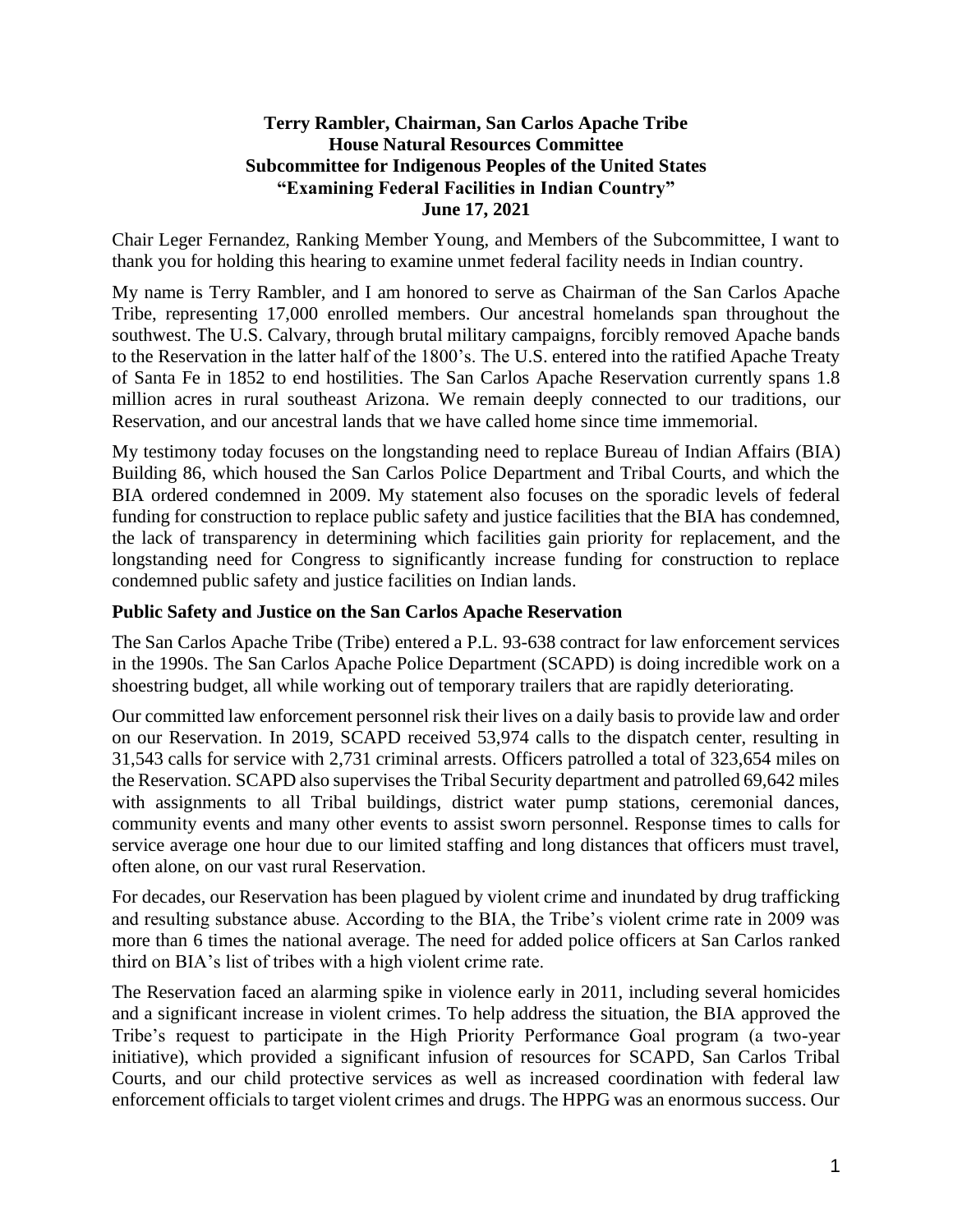violent crime rate dropped more than the targeted 5 percent. However, the coordination with federal agencies and resources has waned since the two-year program ended in 2013. Since then, violent crime and substance abuse have again increased on our Reservation.

# **Longstanding Need to Replace BIA Building 86**

In the 1970's, the BIA constructed Building 86 to house BIA law enforcement and related public safety and justice services. As noted above, the San Carlos Apache Tribe made the decision in the early 1990s to exercise self-determination and contract for law enforcement services. Our incoming San Carlos Apache Police Department and entire team of tribal justice personnel—tribal courts, prosecutors, public defenders, domestic violence advocates—shared this space with the BIA Criminal Investigators who remained in the facility.

The BIA owns Building 86 and was responsible for maintaining the building. However, the BIA failed to adequately maintain Building 86, and over time the facility significantly deteriorated and posed significant safety and health risks to visitors and the personnel housed there.

In 2009, the BIA abruptly notified the Tribe that it would condemn Building 86 for failure to meet safety and health requirements and building codes and standards. At the same time, the BIA immediately renovated another BIA-owned facility in downtown San Carlos to house the BIA Criminal Investigators. SCAPD and our tribal court personnel continued to work in the condemned building for six years – often without electricity and AC in the up to 120-degree summer heat.

These actions taken by the Bureau were and are an affront to tribal government self-determination. By making space for BIA public safety personnel, but leaving 638-contracted tribal public safety and justice personnel to work in a structure deemed by the agency as unsafe and unsecure—it tells all tribal governments that if you exercise self-determination you are on your own, and serves as a complete disincentive for all tribes to exercise self-determination.

The Tribe has sought a permanent replacement of Building 86 prior to the condemnation order in 2009, and we continue our work to achieve a permanent replacement to this day.

In 2015, after lengthy negotiations, the BIA and the Tribe came to an agreement to leave Building 86 and take occupancy of temporary portable modulars to house the SCAPD and our Tribal Courts with the promise that this would be a temporary solution, and the understanding that BIA would continue to work with the Tribe to permanently replace Building 86. A letter dated February 17, 2011 from then-Assistant Secretary for Indian Affairs Larry Echo Hawk to the Tribe expressly stated that "for purposes of determining the priority of future permanent construction of replacement of justice facilities, the use of temporary portable buildings will not be considered adequate facilities by Indian Affairs but rather the severely deteriorated conditions of Building 86, causing you to relocate into temporary buildings will be the basis of priority determination by Indian Affairs."

While the modulars provided a slight improvement at the time, they and are not safe or secure to serve the public safety functions of law enforcement investigations and court proceedings. Nearly six years after moving to the modulars, the structure has rapidly deteriorated: the Chief of Police works in an office with a crack in his wall where he can see the outside; the generator routinely malfunctions causing power to go out while conducting business; the generator does not provide AC throughout the entire unit; water and sewer service is intermittent; the portables lack space for evidence storage; the floors do not securely support storage safes that include cash, drugs, and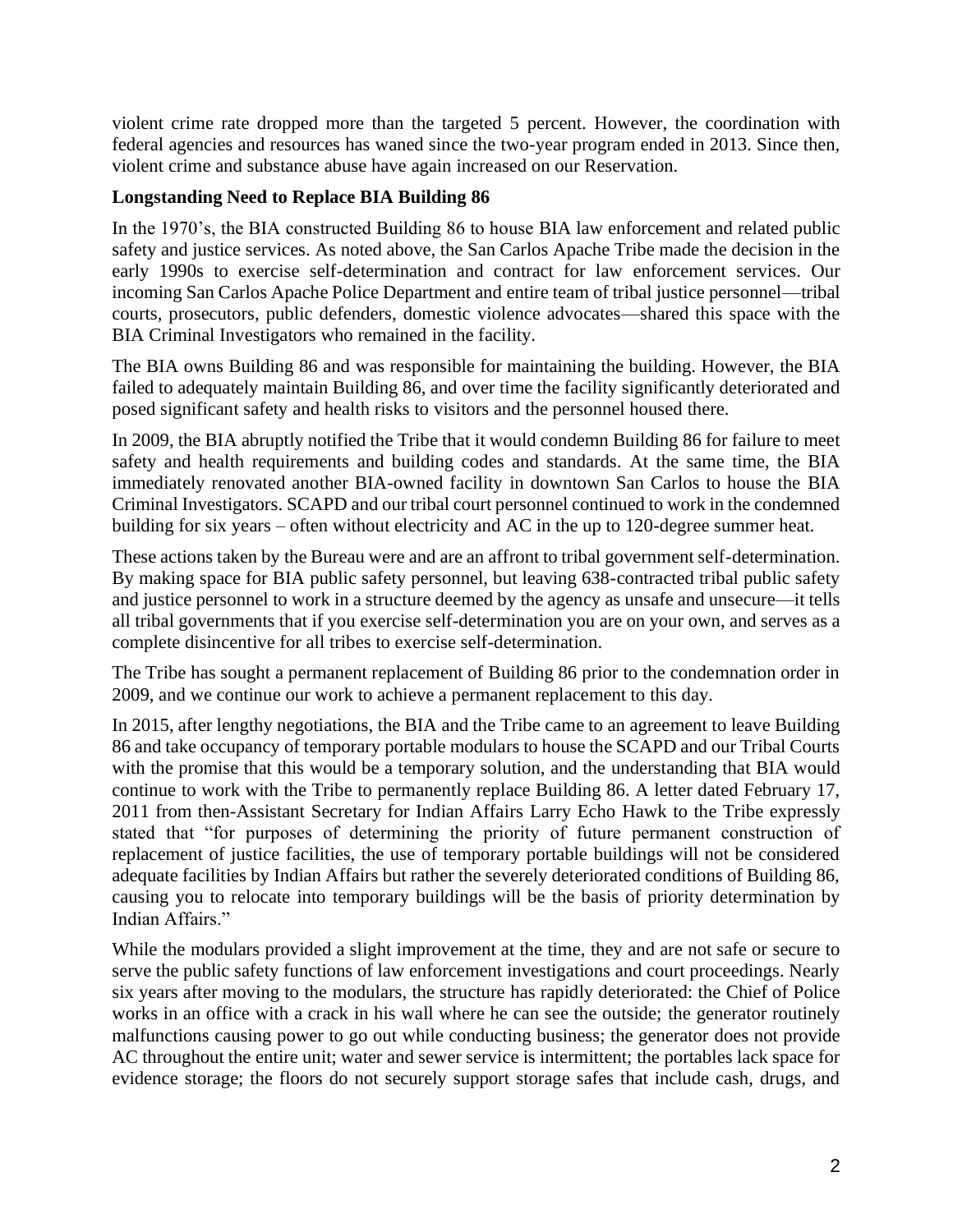other evidence; the bathroom routinely leaks into the hallways, staining the carpet and smelling of urine; and the roof routinely leaks; among other deficiencies.

Rep. Tom O'Halleran visited the modulars in August of 2018. During the visit, his staff needed to use the restroom, but the water was out. We had portable toilets behind the modulars, but the 120 degree heat that day made them unbearable. The smell of sewage was palpable as he crossed the stained carpets near the broken restrooms. Later during his visit, in the midst of his discussion with our Chief Judge, the power went out, and we had to complete our meeting using phone flashlights.

As noted above, SCAPD officers face violence and risk their lives on a daily basis. These conditions are taking a toll on their work operations, and have made it nearly impossible to retain good officers or recruit new ones.

### **Disjointed and Sporadic Levels of Tribal Public Safety and Justice Construction**

Federal funding for the construction of new and replacement public safety and justice facilities (tribal police departments, detention centers, courts, and related justice facilities) has been without direction for decades. Primary federal funding has transferred between the Interior and Justice Departments since 2000. Funding levels have been widely sporadic. There has been sparse communication between federal partners, and the funding systems that have been in place have lacked any transparency.

In 1997, the Clinton Administration's Report of the Executive Committee for Indian Country Law Enforcement Improvements acknowledged that "[t]here is a public safety crisis in Indian Country." The Executive Committee concluded that a substantial infusion of resources into Indian Country law enforcement was essential to addressing the crisis, and that the delivery of law enforcement services must be consolidated and improved.

The President's FY 1999 Budget included grant programs administered by DOJ and delivered directly to Indian tribes for programs to improve tribal justice systems. Prior to FY'99, the only DOJ funding available to Indian tribes came in the form of pass through funding provided to state governments. The new DOJ-tribal law enforcement initiative included the Community Oriented Policing Services-Tribal Resources Grant Program, the Tribal Courts Assistance Project, the Tribal Public Safety and Justice Construction Program, and the Tribal Youth Program. *Department of Justice/Department of Interior Tribal Justice Initiatives: Hearing Before the Senate Comm. on Indian Affairs,* 105th Cong., at 58-62 (June 3, 1998) (statement of United States Attorney General Janet Reno). Today, these programs are delivered to tribal governments through the DOJ Consolidated Tribal Assistance Solicitation (CTAS).

However, in light of the influx of DOJ funding for new and replacement tribal justice facilities, funding at the Interior Department for this line item was reduced in future appropriations bills.

While Congress approved an average of \$34 million for the DOJ tribal public safety and justice program for fiscal years 2000 to 2002, funding was cut to an average of \$5 million from FY2003- 08, and \$10 million in future fiscal years. These funding levels fell far short of needs, as tribal justice facilities deteriorated and were condemned at rates much faster than replacement construction awards were made.

In FY14, DOJ unilaterally stopped new and replacement construction of tribal justice facilities, all while the BIA continued to condemn these facilities. *See* DOJ-OIG Audit of the Tribal Justice Systems Infrastructure Program, at 3, fn. 8 (January 2017). The backlog in unmet need has significantly grown since.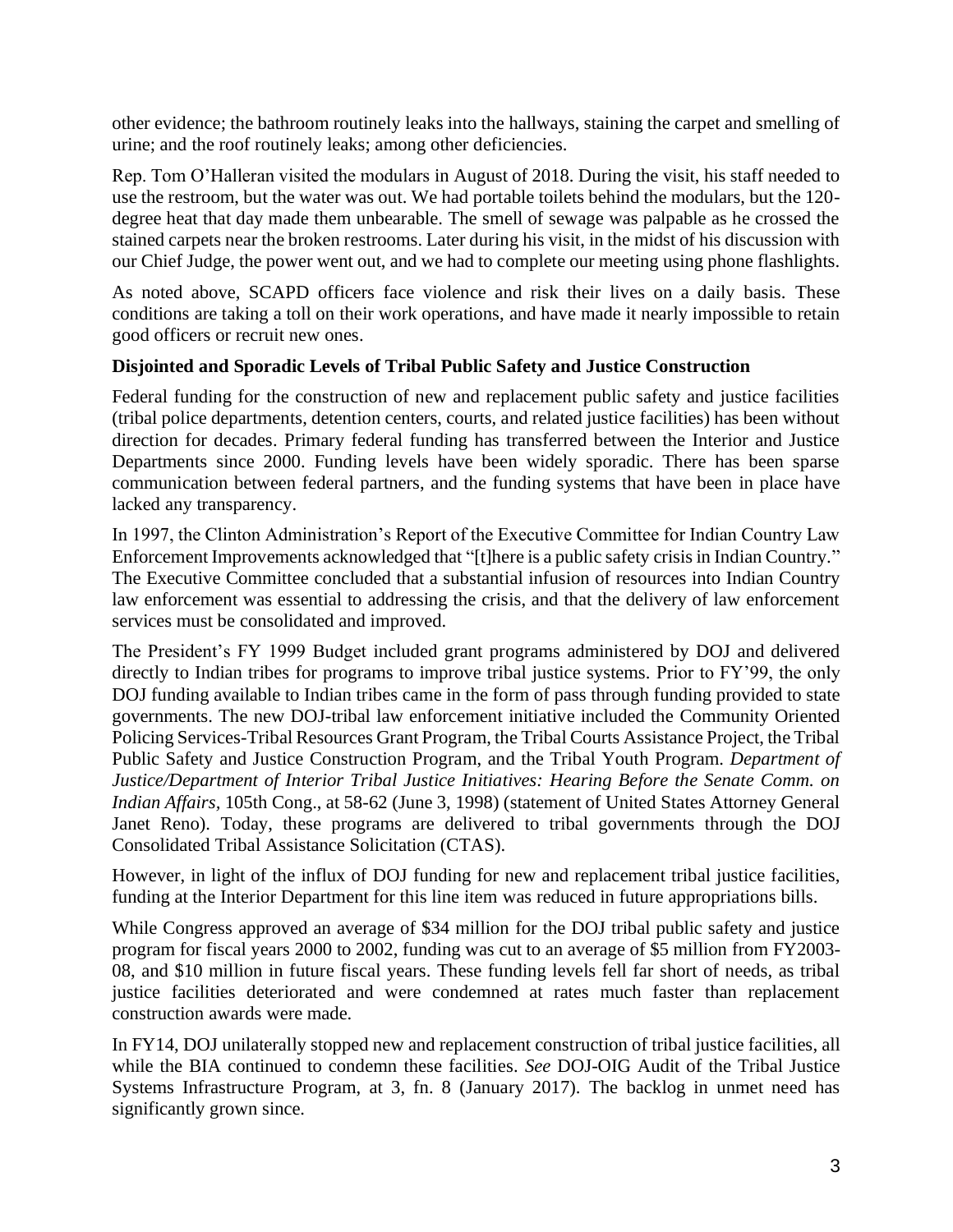In addition to working with several administrations to secure the replacement of Building 86, the San Carlos Apache Tribe has led the effort to address this unmet need by seeking to restore funding for the construction of new and replacement tribal justice facilities at the Interior Department. I have traveled to Washington, D.C. multiple times annually since being elected Chairman to testify before Congress and meet with congressional appropriators on this issue.

Thanks, in part, to our work, Congress restored funding for the BIA new and replacement public safety and justice construction program in the FY18 Omnibus funding bill. Congress included \$18 million for new and replacement construction of tribal justice facilities in FY18 and FY19. Funding for this line item increased to \$25.5 million in FY20 and FY21.

However, the Interior Department has repeatedly refused to allocate any of these funds to tribal police facilities—despite congressional appropriation directives to make non-detention tribal justice facilities eligible. **In addition, the agency has yet to respond to the most recent congressional directive to specifically brief the appropriations committees on its plan to permanently replace Building 86.** An excerpt from the Joint Explanatory Statement to the Omnibus Appropriations Act, 2021, provides the following:

Public Safety and Justice Construction.—The bill provides \$42,811,000 for public safety and justice construction and includes the following: \$25,500,000 for facilities replacement and new construction…. \* \* \*

The Bureau is expected to distribute funds provided in this Act to expeditiously complete construction of adult detention center projects that were previously awarded. Remaining amounts should be considered available for *all* public safety and justice facilities, consistent with previous direction. Direction is reiterated for the Bureau to: (1) produce and maintain a plan to improve public safety and justice facilities in poor condition; and (2) provide a draft plan within 120 days of enactment of this Act with next steps including Tribal consultation.

The Committees are aware there are many condemned facilities across the country including the Hopi, White Mountain Apache, and *San Carlos Apache public safety and justice facilities*. The Bureau is directed to report back within 90 days of enactment of this Act with a comprehensive list of condemned facilities that need to be replaced. Additionally, *the Bureau is directed to provide a briefing to the House and Senate Committees on Appropriations on its long-term plans for the replacement of the "Building 86" public safety facility operated by the San Carlos Apache Tribe within 90 days of enactment of this Act*.

Consolidated Appropriations Act, 2021, P.L. 116-260, Joint Explanatory Statement for Division G, at 42-43 (Dec. 27, 2020)(emphasis added).

#### **Conclusion**

The lack of functioning justice facilities contributes to the staggering violent crime rates on Indian lands. The men and women of the SCAPD and court system, like justice officials throughout Indian Country, put their lives on the line daily to make our communities safer. No justice system can function without a safe and secure facility to house these dedicated officers. The time is long overdue to permanently replace Building 86.

The San Carlos Apache Tribe again thanks the Subcommittee for holding this hearing and highlighting the longstanding unmet facility needs for tribal justice systems. I respectfully urge